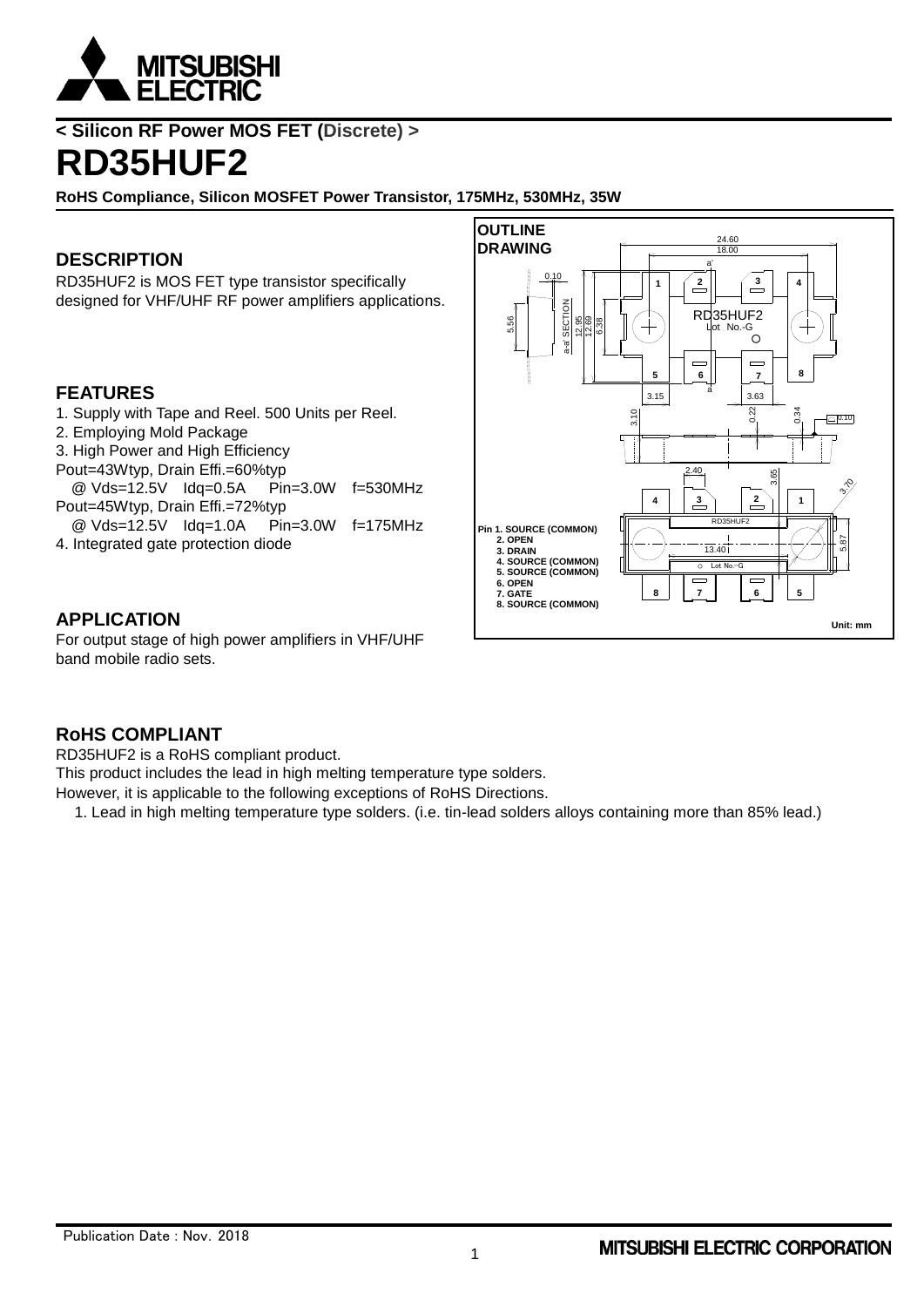### **ABSOLUTE MAXIMUM RATINGS** (Tc=25°C UNLESS OTHERWISE NOTED)

| <b>SYMBOL</b>    | <b>PARAMETER</b>           | <b>CONDITIONS</b>  | <b>RATINGS</b>  | <b>UNIT</b>     |
|------------------|----------------------------|--------------------|-----------------|-----------------|
| <b>VDSS</b>      | Drain to Source Voltage    | Vgs=0V             | 40              |                 |
| <b>VGSS</b>      | Gate to Source Voltage     | Vds=0V             | $-5/+10$        |                 |
| Pch <sup>*</sup> | <b>Channel Dissipation</b> | $Tc = 25^{\circ}C$ | 166             | W               |
| Pin              | Input Power                | $ Zq=Z =50\Omega$  | 6               | W               |
| ID               | <b>Drain Current</b>       |                    | 10              | Α               |
| Tch              | <b>Channel Temperature</b> |                    | 175             | °C              |
| Tsta             | Storage Temperature        |                    | $-40$ to $+175$ | $\rm ^{\circ}C$ |
| Rth i-c          | Thermal Resistance         | Junction to Case   | 0.9             | °C/W            |

Note: Above parameters are guaranteed independently.

\* Theoretical value in case of mounted on infinite heat sink.

# **ELECTRICAL CHARACTERISTICS** (Tc=25°C UNLESS OTHERWISE NOTED)

| <b>SYMBOL</b>     | PARAMETER                                       | <b>CONDITIONS</b>                                                                                                                        | LIMITS     |            |                | UNIT          |
|-------------------|-------------------------------------------------|------------------------------------------------------------------------------------------------------------------------------------------|------------|------------|----------------|---------------|
|                   |                                                 |                                                                                                                                          | <b>MIN</b> | <b>TYP</b> | MAX.           |               |
| IDSS*             | Zero Gate Voltage Drain Current VDS=37V, VGS=0V |                                                                                                                                          |            | ۰          | 150            | μA            |
| IGSS*             | Gate to Source Leak Current                     | VGS=10V, VDS=0V                                                                                                                          | -          | ۰          | 2.5            | μA            |
| $VTH^*$           | Gate Threshold Voltage                          | VDS=12V, IDS=1mA                                                                                                                         | 1.6        | 2.0        | 2.4            | V             |
| Pout1             | <b>Output Power</b>                             | f=530MHz*, VDS=12.5V,                                                                                                                    |            | 43         | ۰              | W             |
| nD1               | <b>Drain Efficiency</b>                         | Pin=3.0W, Idq=500mA                                                                                                                      |            | 60         | ۰              | $\%$          |
| Pout <sub>2</sub> | <b>Output Power</b>                             | f=175MHz**, VDS=12.5V,                                                                                                                   |            | 45         | $\blacksquare$ | W             |
| ηD2               | Drain Efficiency                                | Pin=3.0W, Idq=500mA                                                                                                                      |            | 72         | $\blacksquare$ | $\frac{0}{0}$ |
| <b>VSWRT</b>      | Load VSWR Tolerance                             | All phase, VDS=16.3V increased after<br>Pout adjusted to $40W(Zg/Z=50\Omega)$ by<br>Pin(under f=135MHz**, VDS=12.5V<br>and $Idq=500mA$ ) | 20:1       |            |                | <b>VSWR</b>   |

Note: Above parameters, ratings, limits and conditions are subject to change.

\* In Mitsubishi UHF Evaluation Board \*\* In Mitsubishi VHF Evaluation Board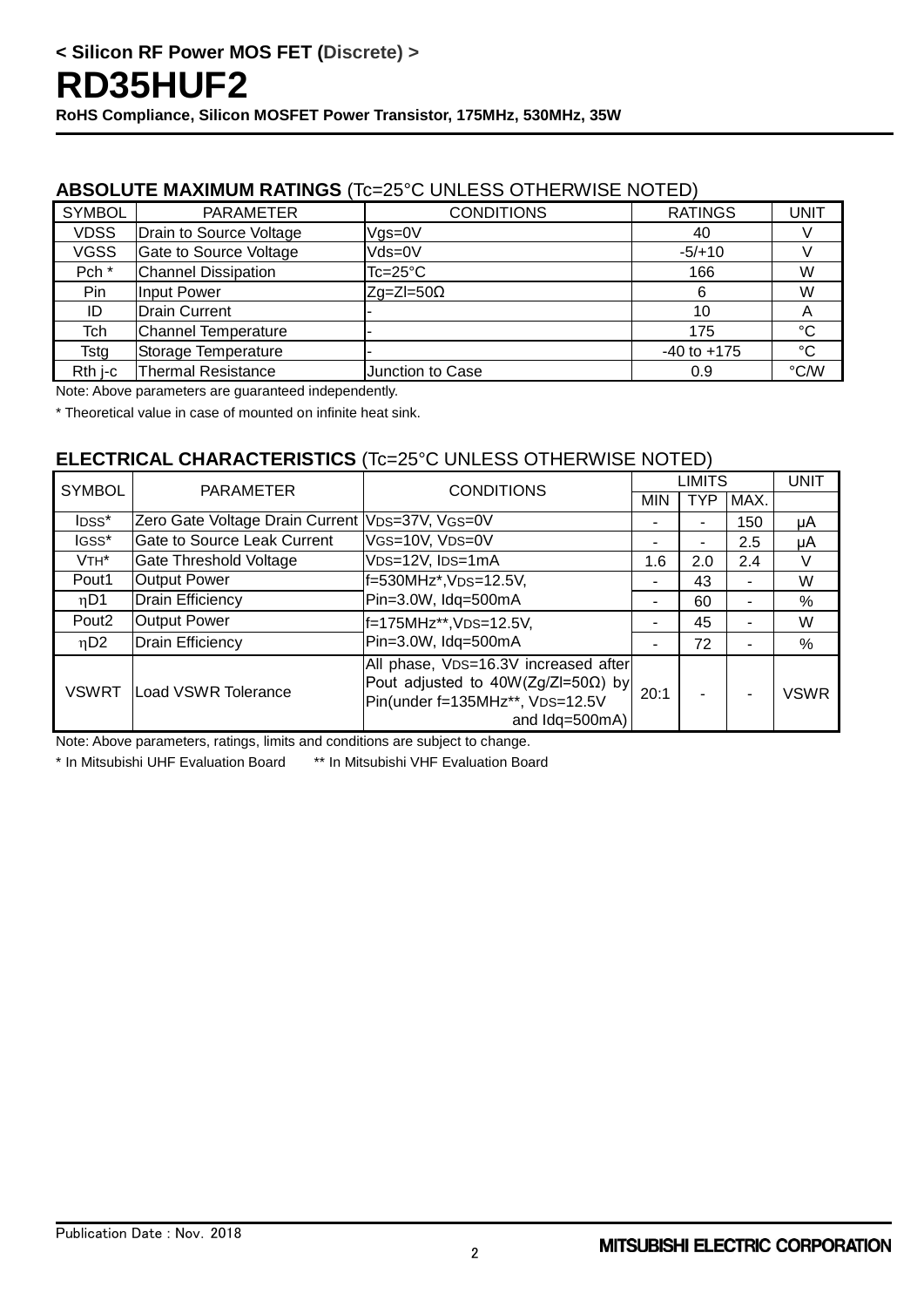# **TYPICAL CHARACTERISTICS**

(These are only typical curves and devices are not necessarily guaranteed at these curves.)



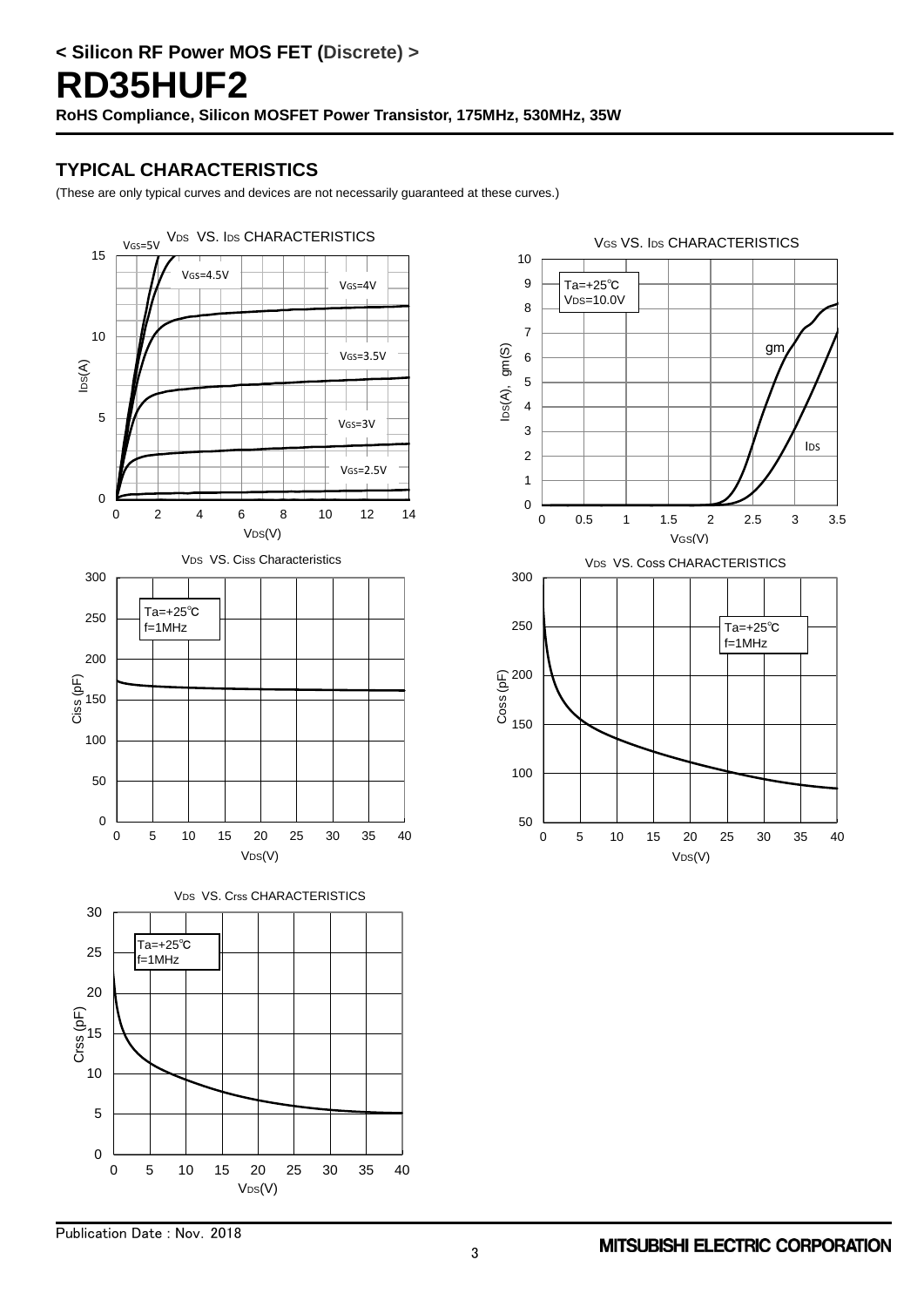#### **VHF-band TYPICAL CHARACTERISTICS**

(These are only typical curves and devices are not necessarily guaranteed at these curves.)

#### **Frequency Characteristics @f=135 to 175MHz**

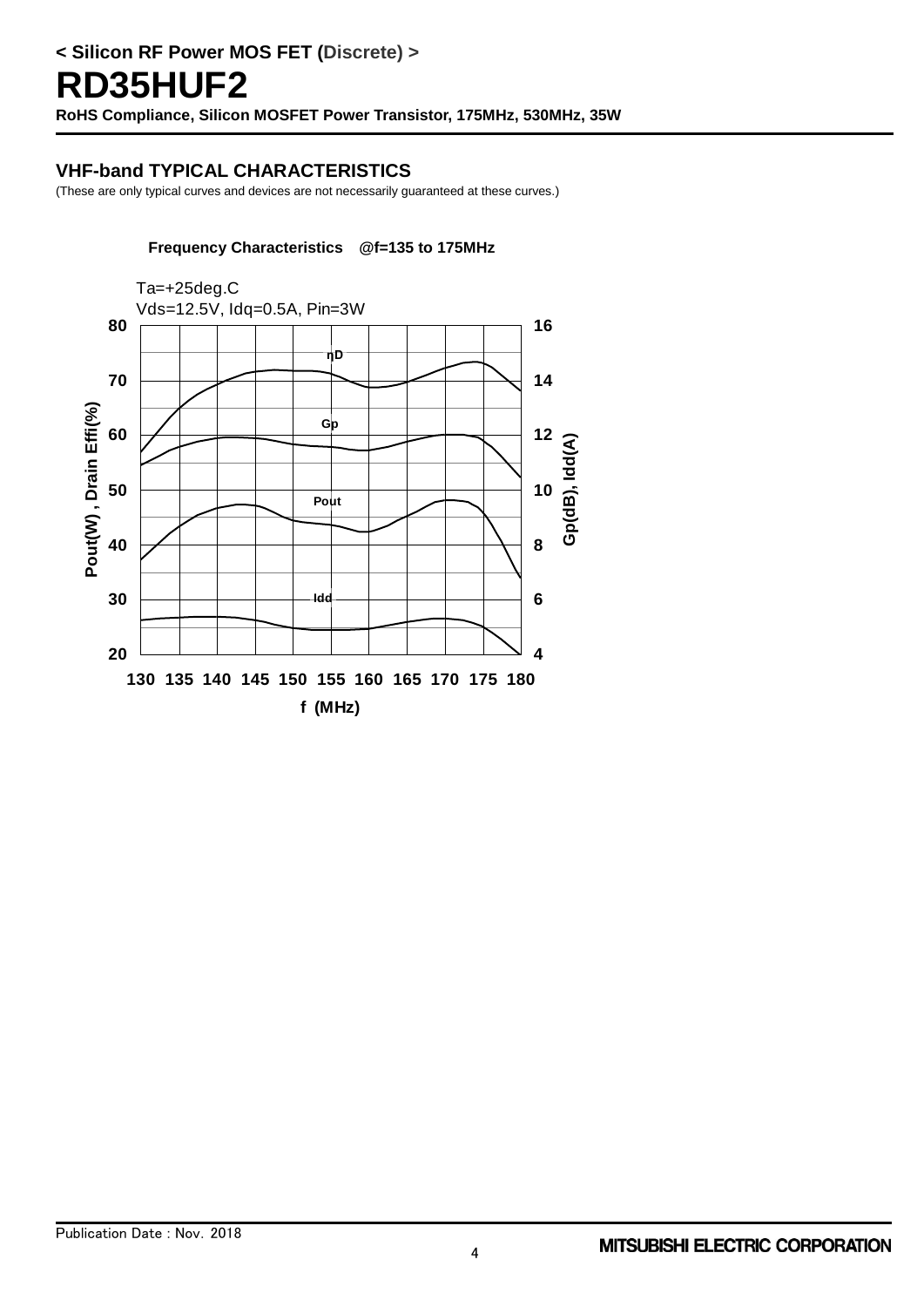### **VHF-band TYPICAL CHARACTERISTICS**

(These are only typical curves and devices are not necessarily guaranteed at these curves.)





Ta=+25deg.C,Vds=12.5V, Idq=0.5A

Ta=+25deg.C,Vds=12.5V, Idq=0.5A



#### Gain versus Output Power **Drain Efficiency versus Output Power**

Ta=+25deg.C,Vds=12.5V, Idq=0.5A

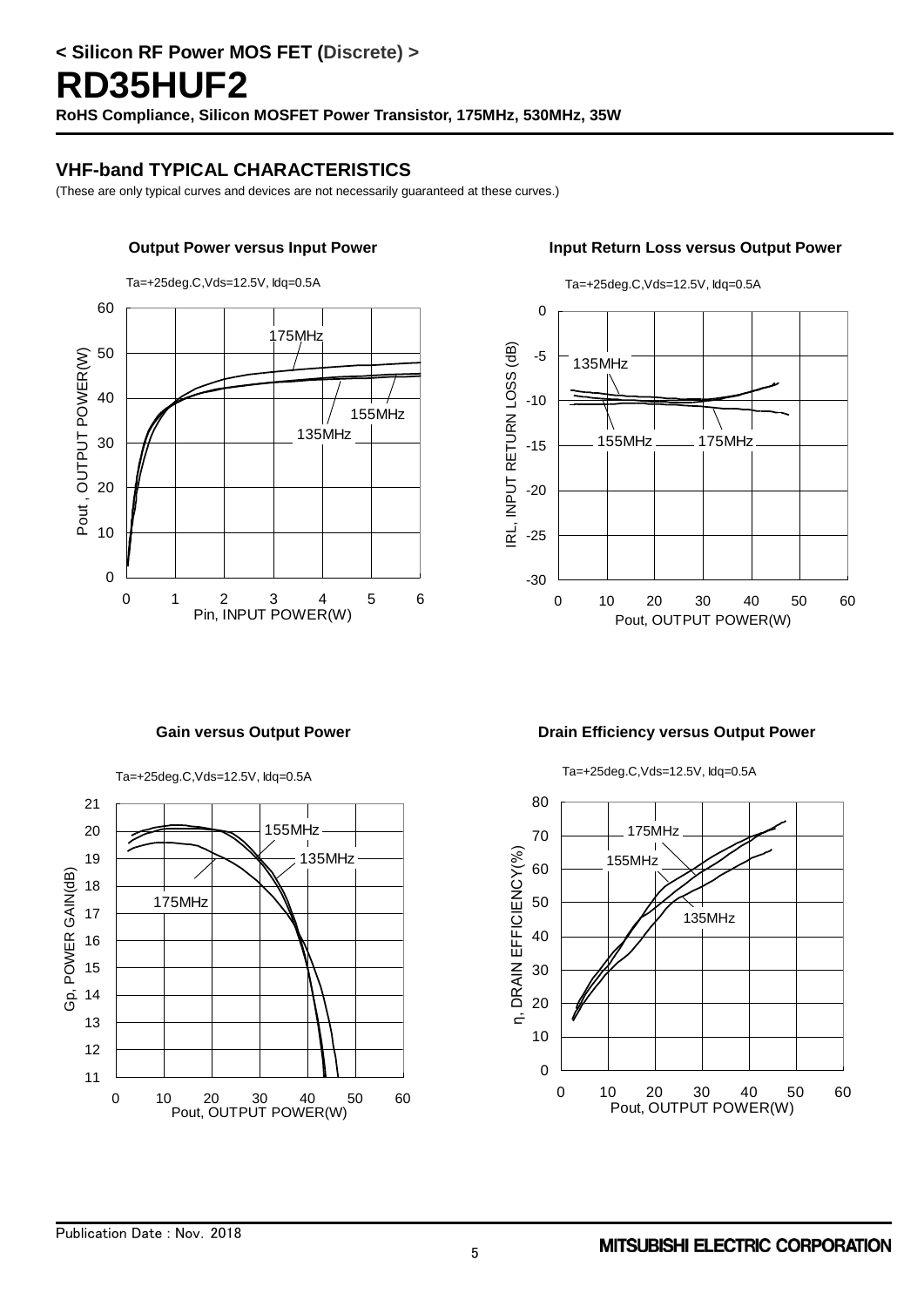# **VHF-band TYPICAL CHARACTERISTICS**

(These are only typical curves and devices are not necessarily guaranteed at these curves.)





Pin=3W Ta=+25deg.C, Idq=0.5A



#### **Output Power versus Supply Voltage Communisty Contract Power Voltage Cup Drain Efficiency versus Supply Voltage**

Pin=3W Ta=+25deg.C, Idq=0.5A

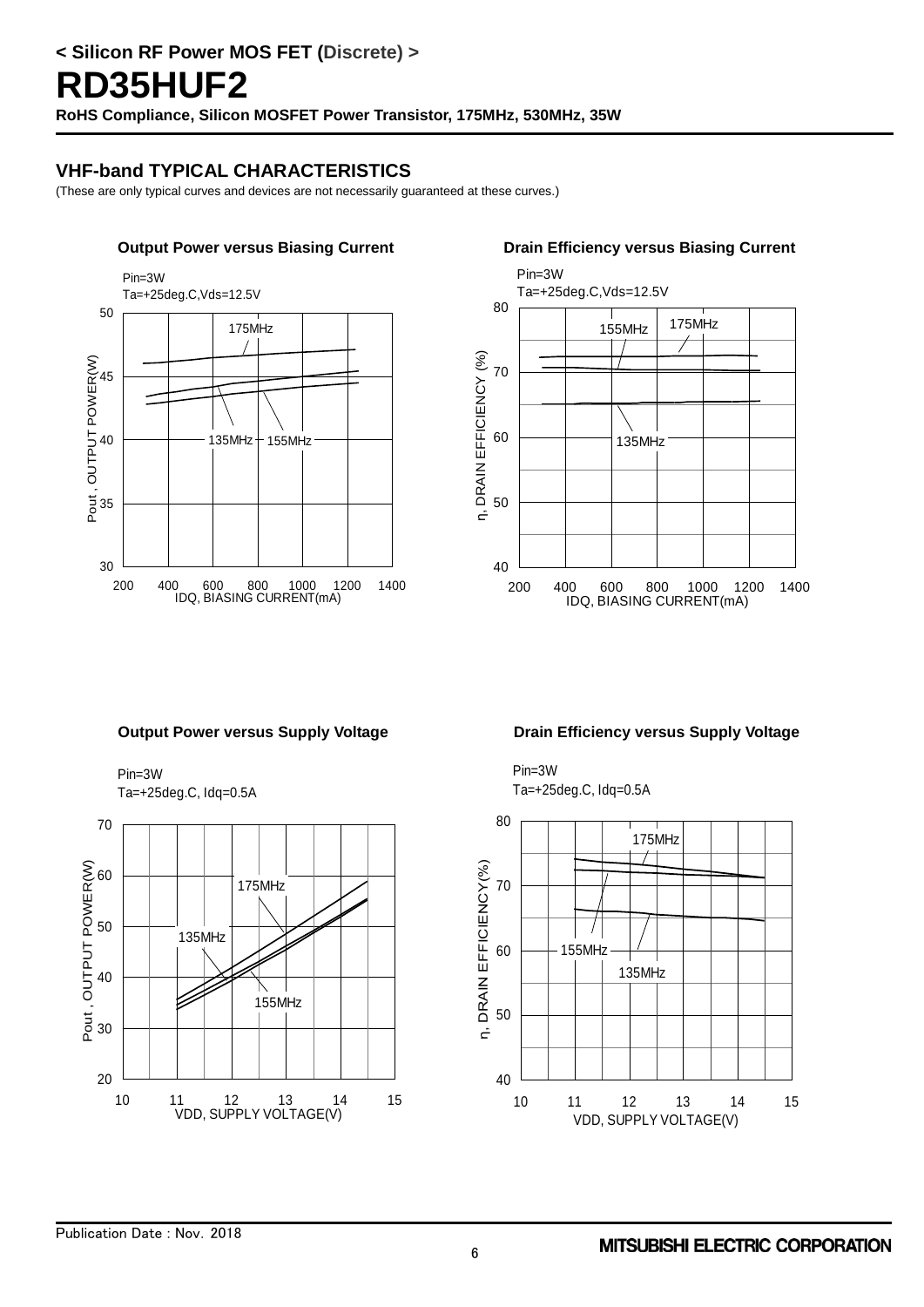### **UHF-band, 380 - 430MHz, TYPICAL CHARACTERISTICS**

(These are only typical curves and devices are not necessarily guaranteed at these curves.)



#### **Output Power versus Input Power Input Return Loss versus Output Power**



Ta=+25deg.C,Vds=12.5V, Idq=0.7A

Ta=+25deg.C,Vds=12.5V, Idq=0.7A



#### Gain versus Output Power **Drain Efficiency versus Output Power**

Ta=+25deg.C,Vds=12.5V, Idq=0.7A

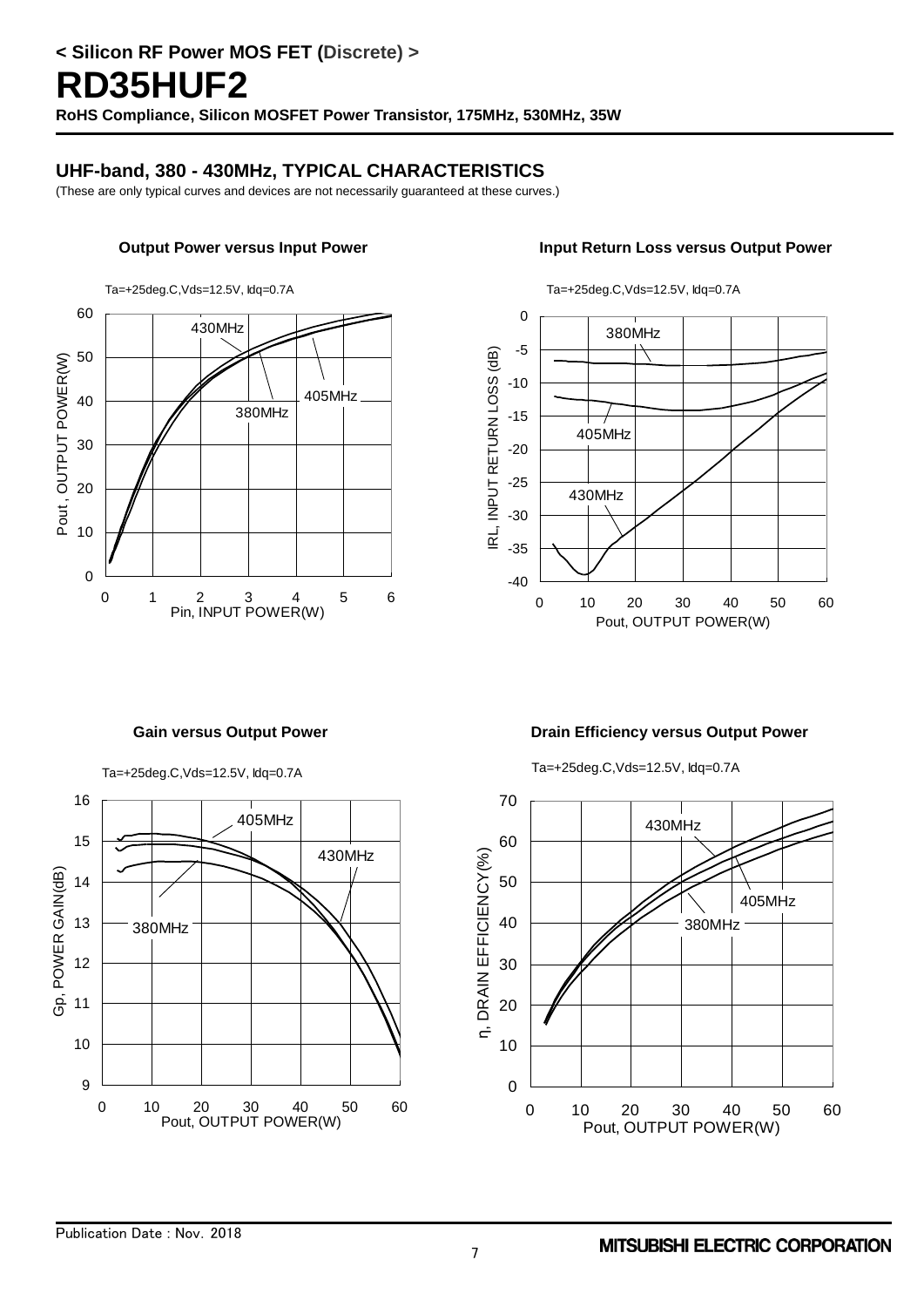### **UHF-band, 380 - 430MHz, TYPICAL CHARACTERISTICS**

(These are only typical curves and devices are not necessarily guaranteed at these curves.)



#### **Output Power versus Input Power, Digital Modulation**

**Gain and Adjacent Channel Power Ratio versus Output Power, Digital Modulation** 

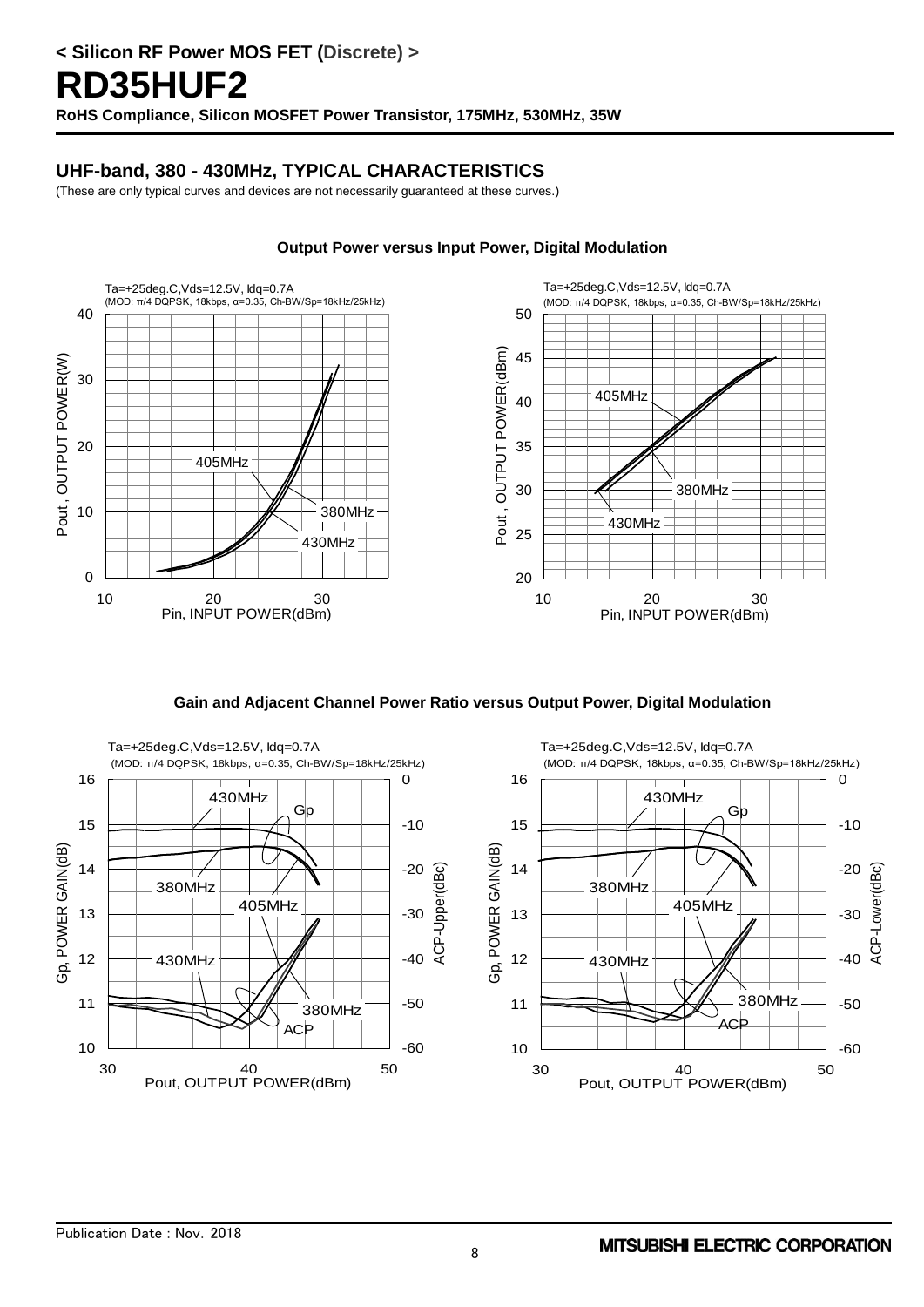#### **UHF-band, 450 - 530MHz, TYPICAL CHARACTERISTICS**

(These are only typical curves and devices are not necessarily guaranteed at these curves.)

#### **Frequency Characteristics @f=450 to 530MHz**

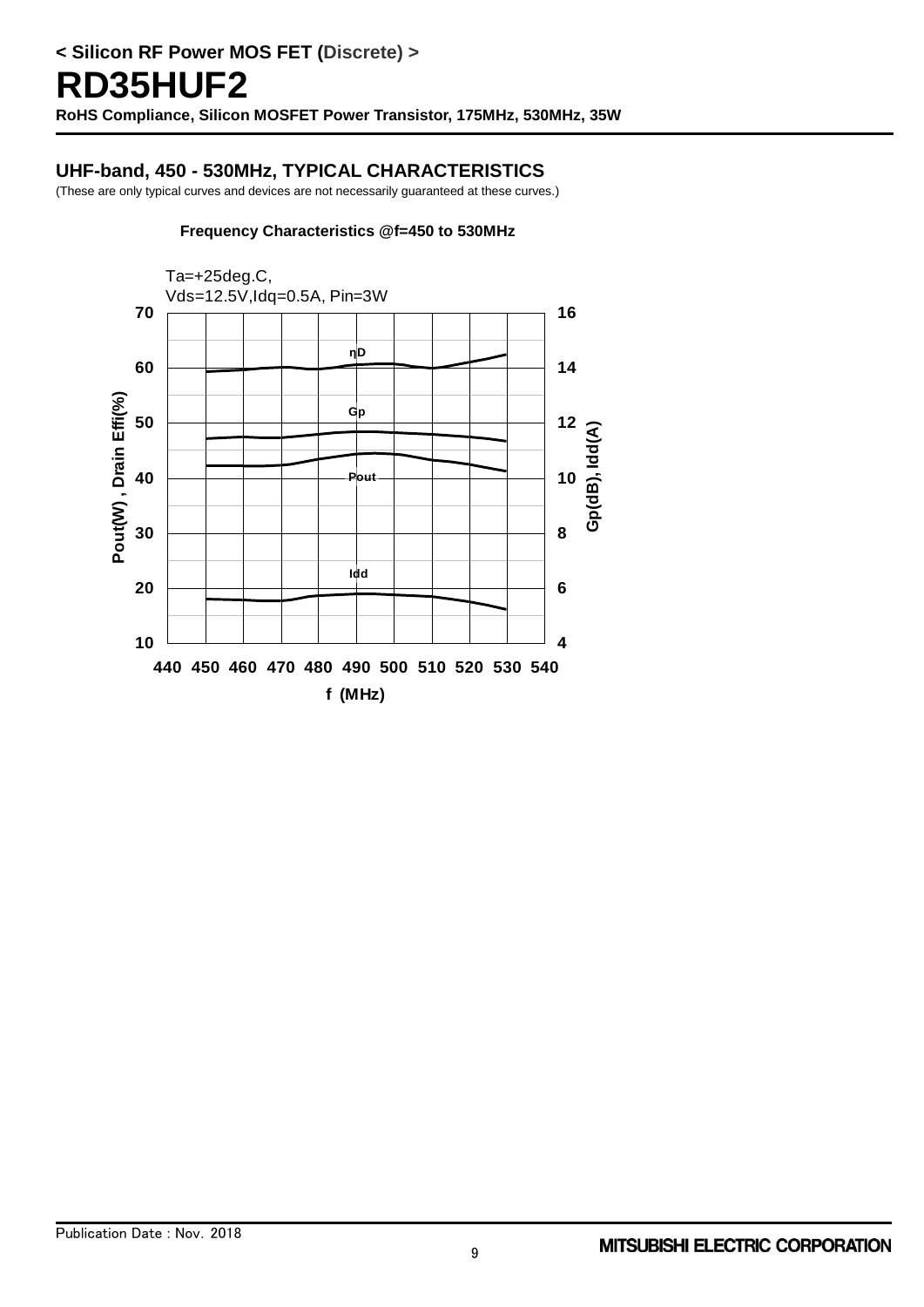### **UHF-band, 450 - 530MHz, TYPICAL CHARACTERISTICS**

(These are only typical curves and devices are not necessarily guaranteed at these curves.)



#### **Output Power versus Input Power Input Return Loss versus Output Power**



#### Gain versus Output Power **Drain Efficiency versus Output Power**

Ta=+25deg.C,Vds=12.5V, Idq=0.5A



Ta=+25deg.C,Vds=12.5V, Idq=0.5A

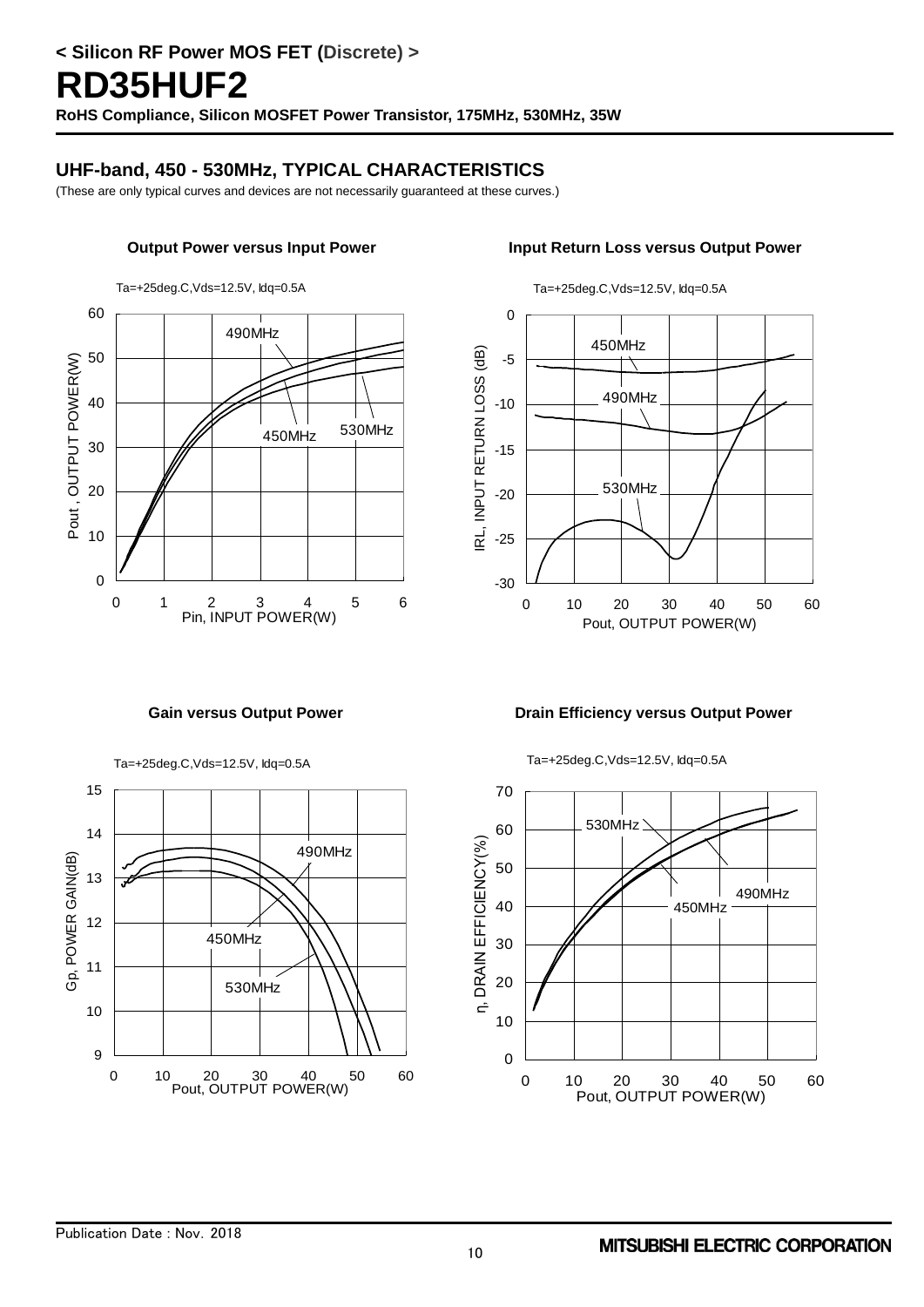### **UHF-band, 450 - 530MHz, TYPICAL CHARACTERISTICS**

(These are only typical curves and devices are not necessarily guaranteed at these curves.)





Pin=3W Ta=+25deg.C, Idq=0.5A



#### **Output Power versus Supply Voltage Drain Efficiency versus Supply Voltage**

Pin=3W Ta=+25deg.C, Idq=0.5A

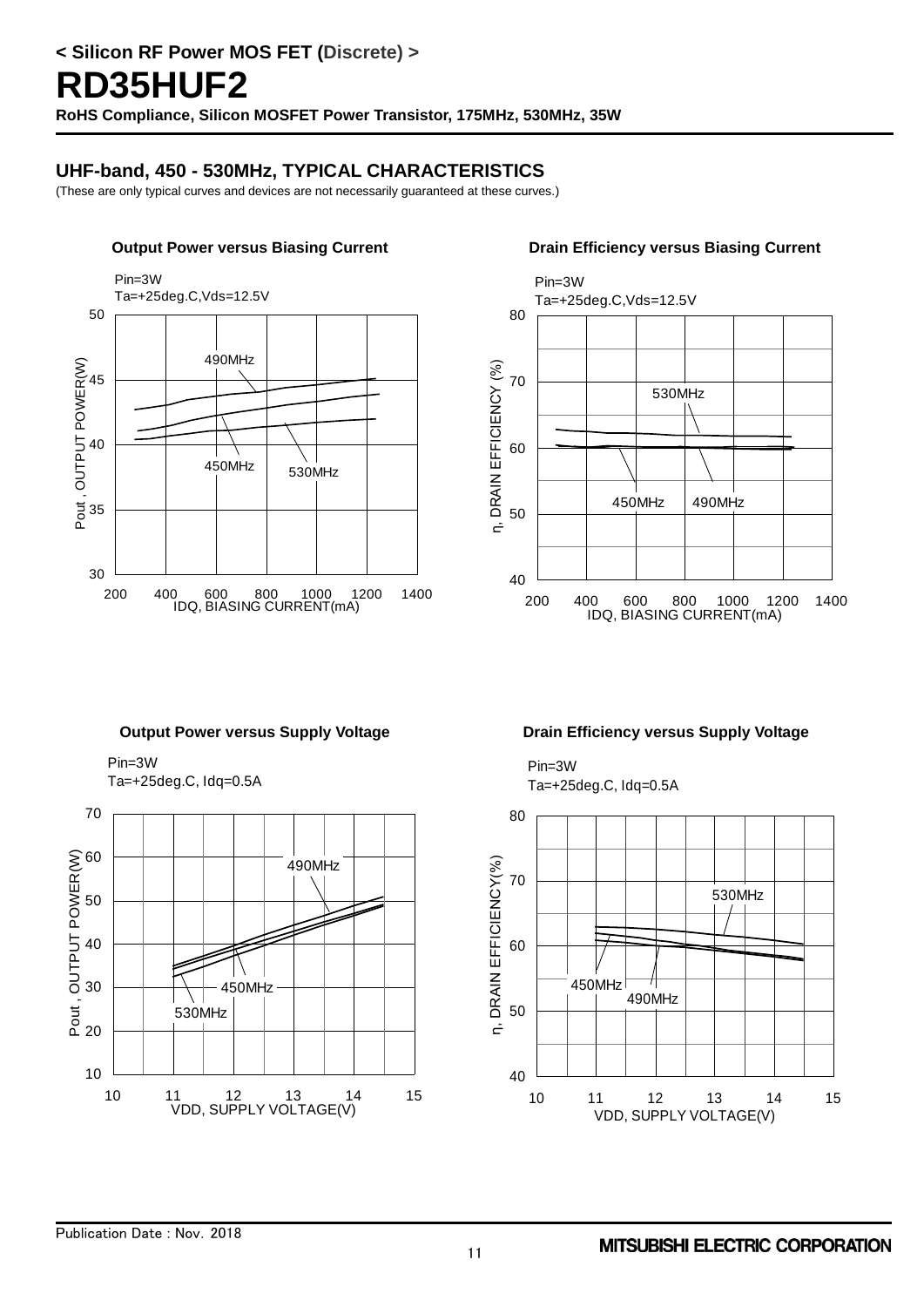# **EQUIVALENT CIRCUITRY for VHF EVALUATION BOARD (f=135 - 175MHz)**



For more information regarding this evaluation board, refer to APPLICATION NOTE "AN-VHF-048"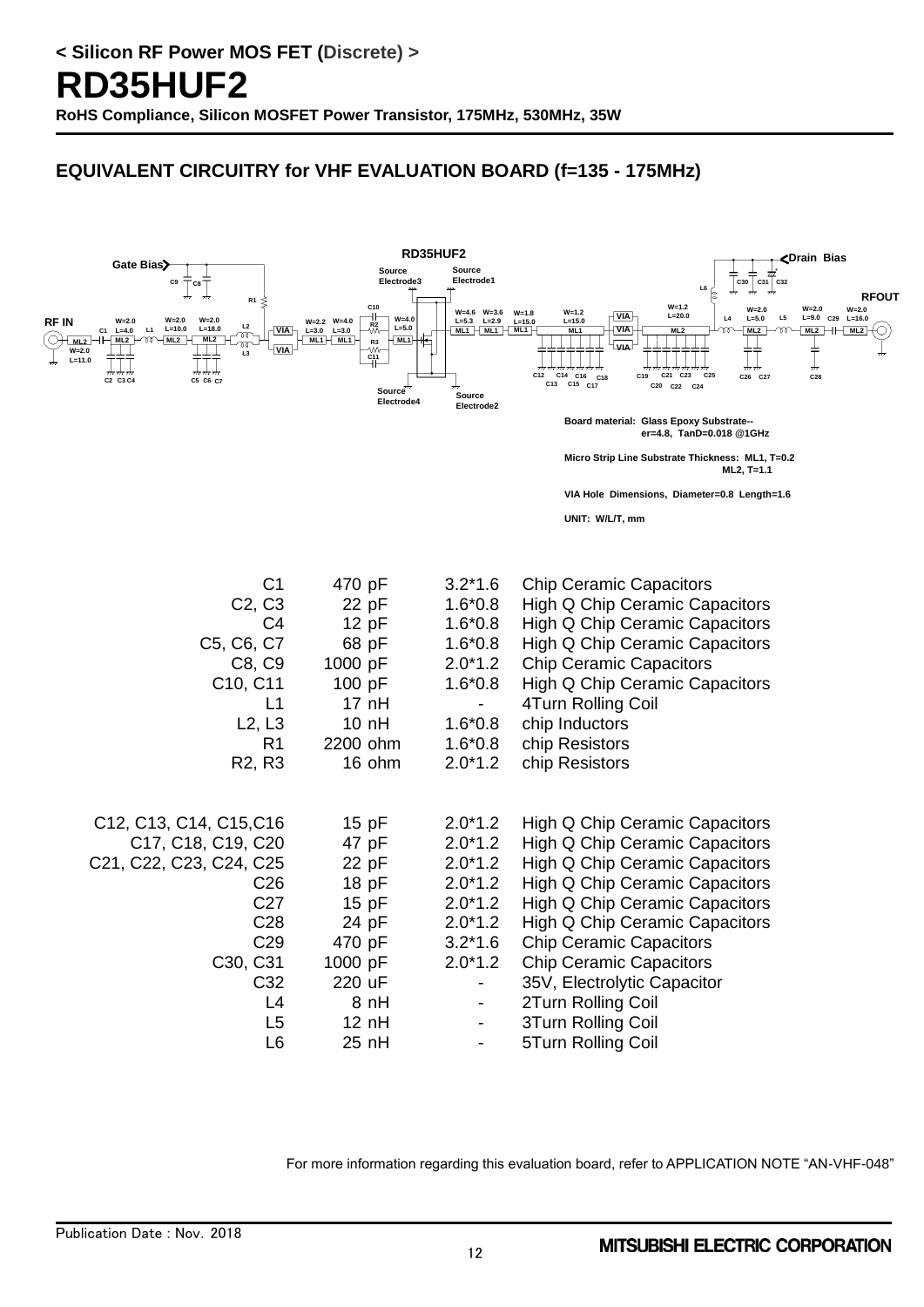# **EQUIVALENT CIRCUITRY for UHF EVALUATION BOARD (f=380 - 430MHz)**



**Micro Strip Line Substrate Thickness: ML1, T=0.2 ML2, T=1.1**

**VIA Hole Dimensions, Diameter=0.8 Length=1.6**

**UNIT: W/L/T, mm**

| C <sub>1</sub>                    | 330 pF   | $3.2*1.6$ | <b>Chip Ceramic Capacitors</b> |
|-----------------------------------|----------|-----------|--------------------------------|
| C <sub>2</sub>                    | 6 pF     | $1.6*0.8$ | High Q Chip Ceramic            |
| C <sub>3</sub>                    | 27 pF    | $1.6*0.8$ | High Q Chip Ceramic            |
| C <sub>4</sub>                    | 9 pF     | $1.6*0.8$ | High Q Chip Ceramic            |
| C5, C6                            | 18 pF    | $1.6*0.8$ | High Q Chip Ceramic            |
| C7, C8                            | 1000 pF  | $2.0*1.2$ | <b>Chip Ceramic Capacitors</b> |
| R1                                | 2.2 kohm | $1.6*0.8$ |                                |
| L1, L2                            | $2.2$ nH | $1.6*0.8$ | Chip Inductors                 |
|                                   |          |           |                                |
|                                   |          |           |                                |
| C10                               | 33 pF    | $2.0*1.2$ | High Q Chip Ceramic            |
| C <sub>11</sub>                   | 33 pF    | $2.0*1.2$ | High Q Chip Ceramic            |
| C <sub>12</sub>                   | 18 pF    | $2.0*1.2$ | High Q Chip Ceramic            |
| C <sub>13</sub>                   | 18 pF    | $2.0*1.2$ | High Q Chip Ceramic            |
| C <sub>14</sub>                   | 5 pF     | $2.0*1.2$ | High Q Chip Ceramic            |
| C <sub>15</sub>                   | $1.2$ pF | $2.0*1.2$ | High Q Chip Ceramic            |
| C <sub>16</sub>                   | 9 pF     | $2.0*1.2$ | High Q Chip Ceramic            |
| C <sub>17</sub>                   | 100 pF   | $3.2*2.5$ | High Q Chip Ceramic            |
| C <sub>18</sub> , C <sub>19</sub> | 1000 pF  | $2.0*1.2$ | <b>Chip Ceramic Capacitors</b> |
| C <sub>20</sub>                   | 220 uF   |           | 35V, Electrolytic Capacitor    |
| L10                               | 8 nH     |           | 2Turn Rolling Coil             |
| L11                               | 17 nH    |           | 4Turn Rolling Coil             |
|                                   |          |           |                                |

For more information regarding this evaluation board, refer to APPLICATION NOTE "AN-UHF-127"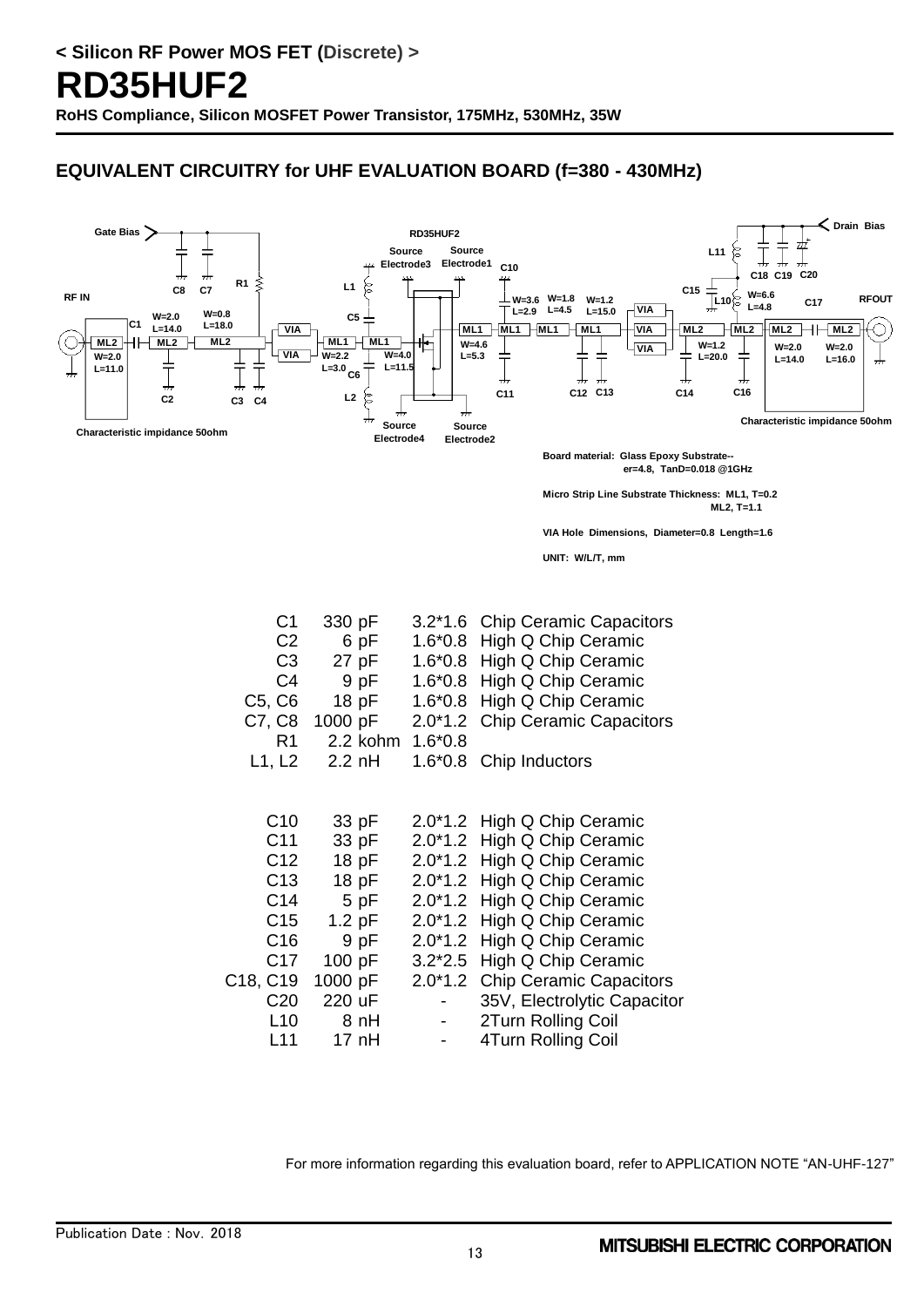# **EQUIVALENT CIRCUITRY for UHF EVALUATION BOARD (f=450 - 530MHz)**



**UNIT: W/L/T, mm**

| C1              | 330 pF   | $3.2*1.6$ | <b>Chip Ceramic Capacitors</b> |
|-----------------|----------|-----------|--------------------------------|
| C <sub>2</sub>  | $6.2$ pF | $1.6*0.8$ | High Q Chip Ceramic            |
| C <sub>3</sub>  | 18 pF    | $1.6*0.8$ | High Q Chip Ceramic            |
| C4              | 9 pF     | $1.6*0.8$ | High Q Chip Ceramic            |
| C5, C6          | 18 pF    | $1.6*0.8$ | High Q Chip Ceramic            |
| C7, C8          | 1000 pF  | $2.0*1.2$ | <b>Chip Ceramic Capacitors</b> |
| R <sub>1</sub>  | 2.2 kohm | $1.6*0.8$ |                                |
|                 |          |           |                                |
|                 |          |           |                                |
| C <sub>10</sub> | 33 pF    | $2.0*1.2$ | High Q Chip Ceramic            |
| C <sub>11</sub> | 33 pF    | $2.0*1.2$ | High Q Chip Ceramic            |
| C <sub>12</sub> | 2.4 pF   | $2.0*1.2$ | High Q Chip Ceramic            |
| C <sub>13</sub> | 12pF     | $2.0*1.2$ | High Q Chip Ceramic            |
| C <sub>14</sub> | $3.3$ pF | $2.0*1.2$ | High Q Chip Ceramic            |
| C <sub>15</sub> | 5.1 pF   | $2.0*1.2$ | High Q Chip Ceramic            |
| C <sub>16</sub> | 9.1 pF   | $2.0*1.2$ | High Q Chip Ceramic            |
| C <sub>17</sub> | 100 pF   | $3.2*2.5$ | High Q Chip Ceramic            |
| C18, C19        | 1000 pF  | $2.0*1.2$ | <b>Chip Ceramic Capacitors</b> |
| C <sub>20</sub> | 220 uF   |           | 35V, Electrolytic Capacitor    |
| L1              | 29 nH    |           | 6Turn Rolling Coil             |

For more information regarding this evaluation board, refer to APPLICATION NOTE "AN-UHF-112"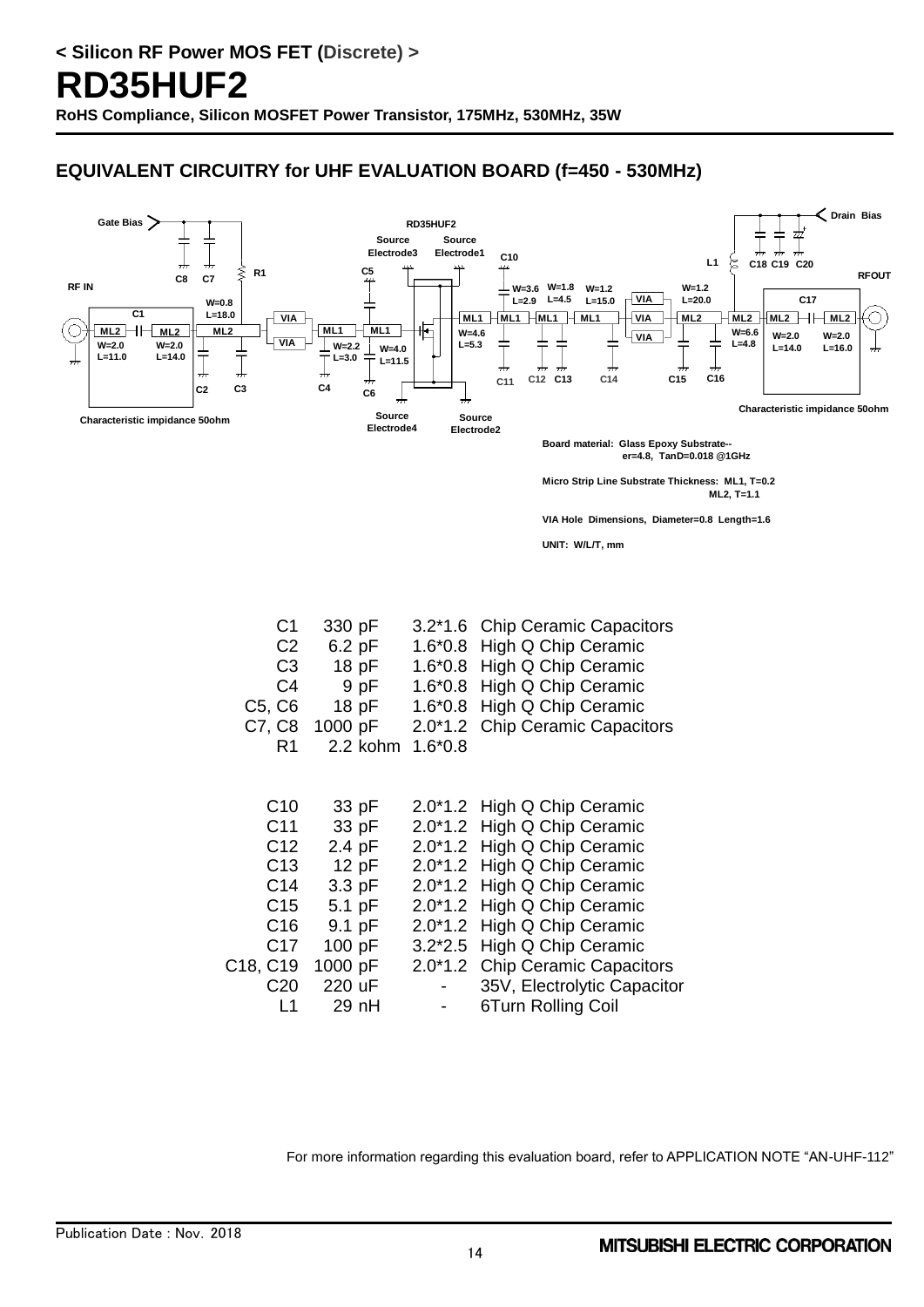# **Input / Output Impedance VS. Frequency Characteristics**

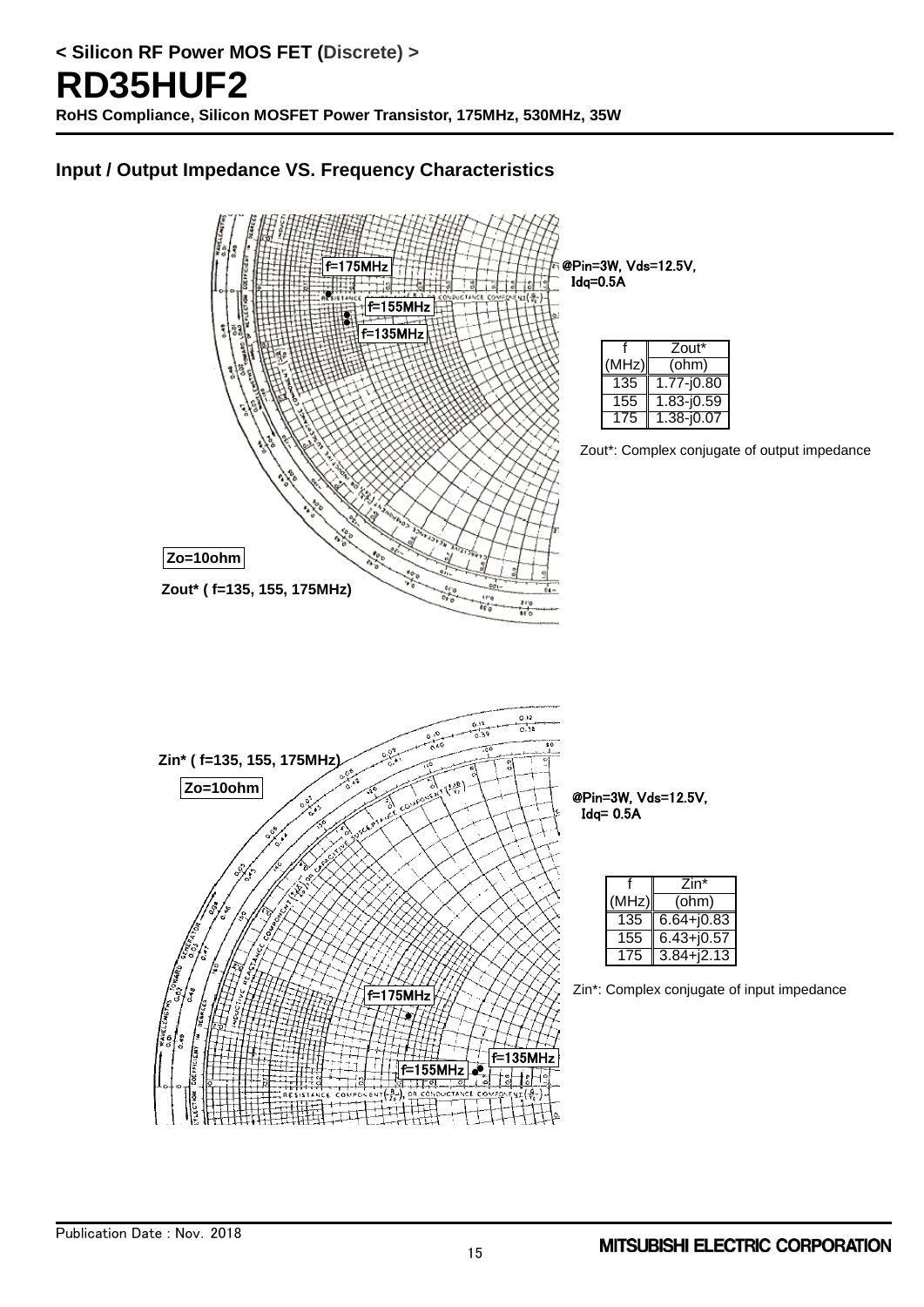# **Input / Output Impedance VS. Frequency Characteristics**

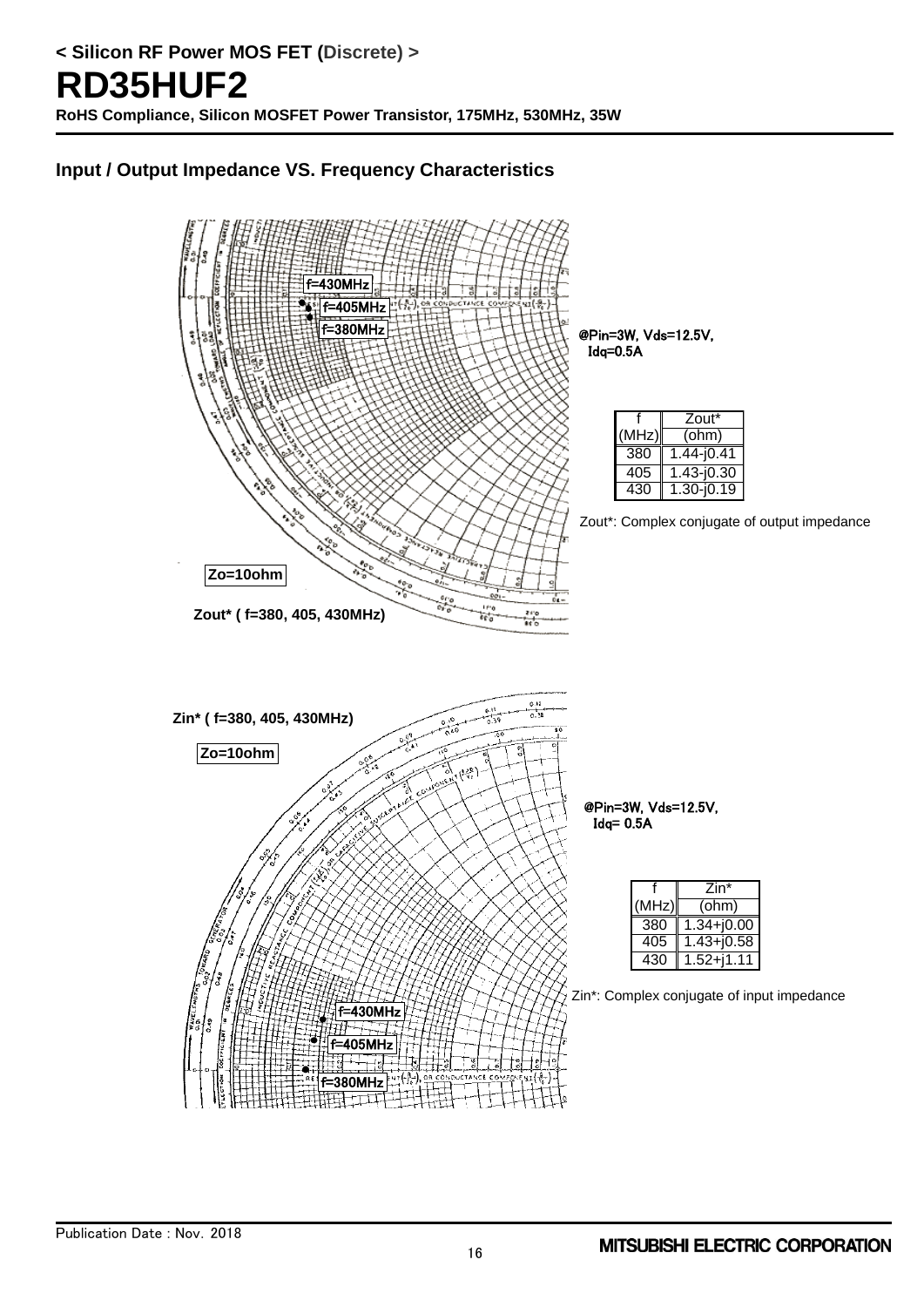# **Input / Output Impedance VS. Frequency Characteristics**

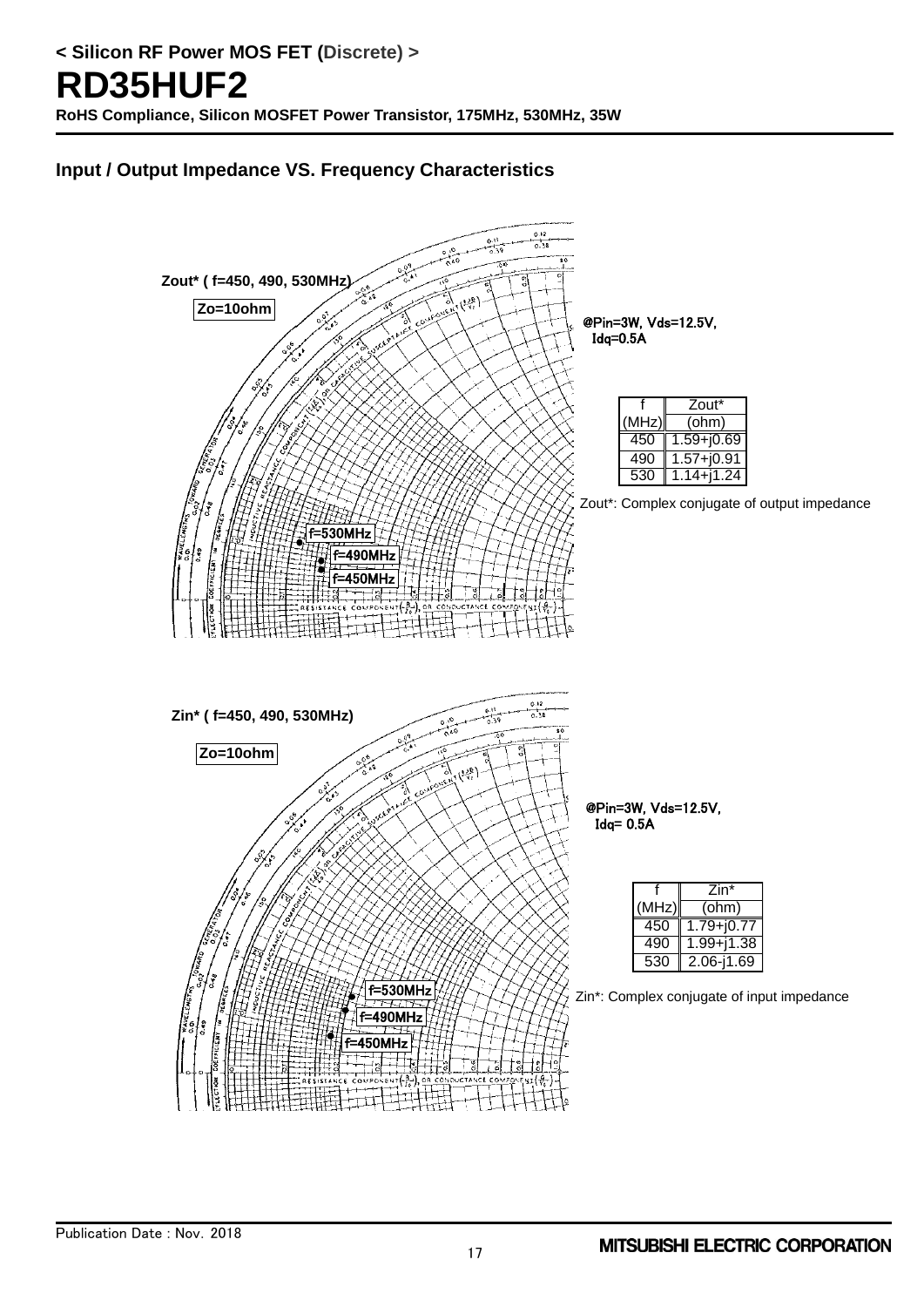# **Small Signal Parameter of RD35HUF2**

Bias Condition: Vds=12.5V, Idq=0.5A

| Freq. |       | S <sub>11</sub> | S21   |        | S <sub>12</sub> |         | S22   |          |
|-------|-------|-----------------|-------|--------|-----------------|---------|-------|----------|
| (MHz) | (mag) | (ang)           | (mag) | (ang)  | (mag)           | (ang)   | (mag) | (ang)    |
| 100   | 0.882 | $-174.5$        | 5.155 | 69.4   | 0.009           | $-14.8$ | 0.847 | $-174.4$ |
| 135   | 0.894 | $-175.2$        | 3.631 | 61.8   | 0.008           | $-20.1$ | 0.864 | $-174.4$ |
| 150   | 0.899 | $-175.4$        | 3.188 | 58.9   | 0.008           | $-21.6$ | 0.871 | $-174.4$ |
| 175   | 0.907 | $-175.8$        | 2.619 | 54.4   | 0.007           | $-24.8$ | 0.884 | $-174.5$ |
| 200   | 0.915 | $-176.2$        | 2.187 | 50.1   | 0.007           | $-26.5$ | 0.896 | $-174.8$ |
| 250   | 0.929 | $-177.1$        | 1.594 | 42.8   | 0.005           | $-28.7$ | 0.916 | $-175.4$ |
| 300   | 0.940 | $-178.0$        | 1.205 | 36.9   | 0.004           | $-27.8$ | 0.931 | $-176.2$ |
| 350   | 0.948 | $-179.0$        | 0.944 | 31.6   | 0.003           | $-20.1$ | 0.942 | $-177.1$ |
| 400   | 0.955 | $-179.9$        | 0.755 | 27.2   | 0.003           | $-5.7$  | 0.950 | $-177.9$ |
| 450   | 0.960 | 179.3           | 0.616 | 23.7   | 0.002           | 16.0    | 0.954 | $-178.7$ |
| 500   | 0.964 | 178.4           | 0.514 | 20.4   | 0.002           | 34.8    | 0.957 | $-179.4$ |
| 550   | 0.967 | 177.5           | 0.433 | 17.7   | 0.003           | 54.5    | 0.959 | 179.9    |
| 600   | 0.970 | 176.6           | 0.375 | 15.4   | 0.003           | 63.4    | 0.962 | 179.4    |
| 650   | 0.971 | 175.7           | 0.322 | 12.8   | 0.004           | 68.9    | 0.966 | 178.7    |
| 700   | 0.974 | 174.9           | 0.284 | 11.0   | 0.005           | 72.8    | 0.969 | 178.1    |
| 750   | 0.974 | 173.9           | 0.252 | 10.1   | 0.005           | 75.5    | 0.973 | 177.3    |
| 800   | 0.976 | 173.0           | 0.228 | 7.7    | 0.006           | 76.5    | 0.974 | 176.5    |
| 850   | 0.976 | 172.0           | 0.203 | 6.0    | 0.007           | 77.5    | 0.977 | 175.6    |
| 900   | 0.977 | 171.0           | 0.185 | 6.5    | 0.008           | 78.7    | 0.977 | 174.7    |
| 950   | 0.978 | 170.0           | 0.164 | 3.6    | 0.009           | 77.5    | 0.978 | 173.9    |
| 1000  | 0.979 | 168.9           | 0.151 | 2.5    | 0.010           | 76.8    | 0.978 | 173.0    |
| 1050  | 0.979 | 167.8           | 0.139 | 0.7    | 0.011           | 76.1    | 0.979 | 172.1    |
| 1100  | 0.979 | 166.7           | 0.130 | $-0.1$ | 0.011           | 75.9    | 0.980 | 171.0    |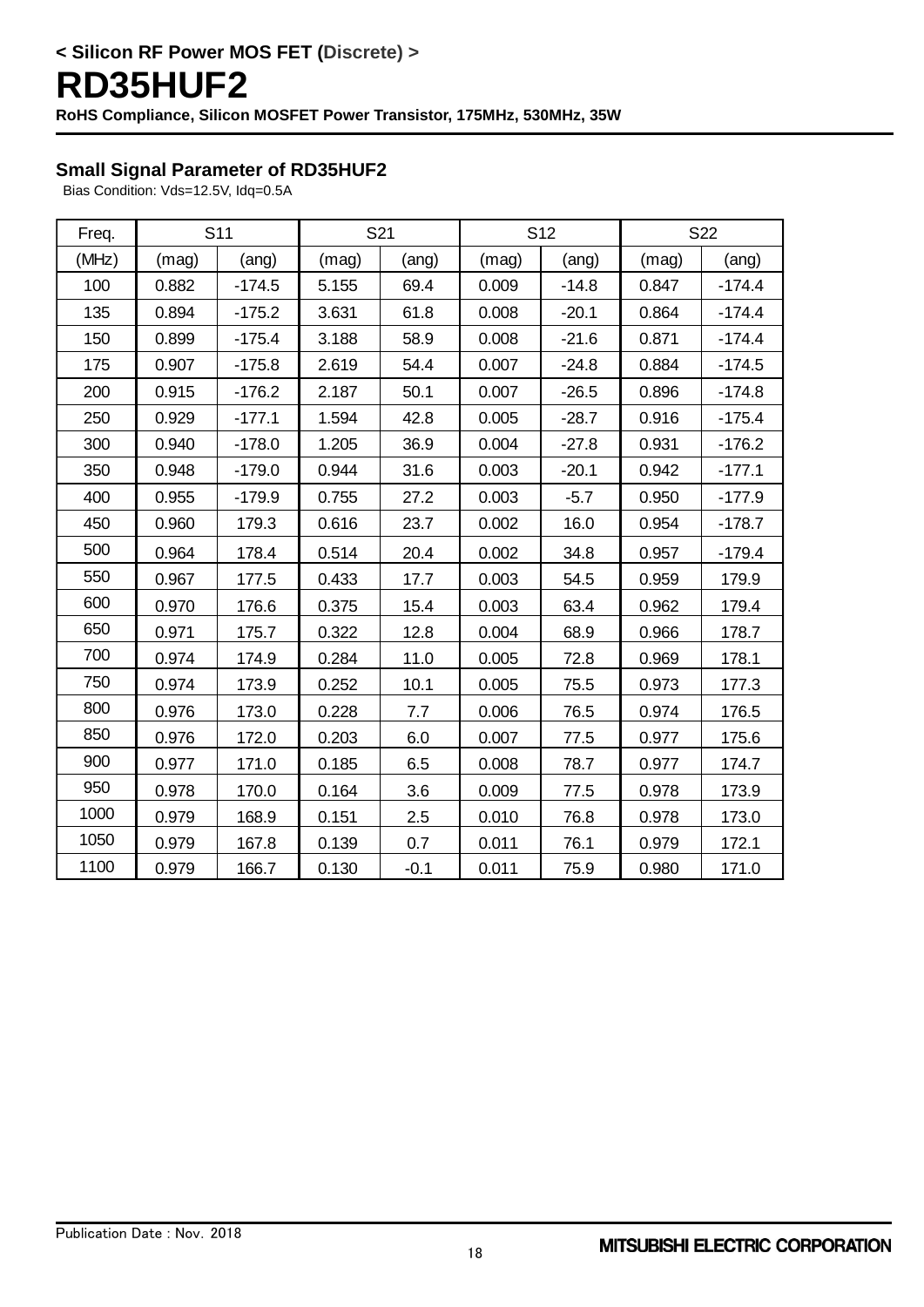#### **ATTENTION:**

- 1.High Temperature ; This product might have a heat generation while operation,Please take notice that have a possibility to receive a burn to touch the operating product directly or touch the product until cold after switch off. At the near the product,do not place the combustible material that have possibilities to arise the fire.
- 2.Generation of High Frequency Power ; This product generate a high frequency power. Please take notice that do not leakage the unnecessary electric wave and use this products without cause damage for human and property per normal operation.
- 3.Before use; Before use the product,Please design the equipment in consideration of the risk for human and electric wave obstacle for equipment.

#### **PRECAUTIONS FOR THE USE OF MITSUBISHI SILICON RF POWER DEVICES:**

- 1. The specifications of mention are not guarantee values in this data sheet. Please confirm additional details regarding operation of these products from the formal specification sheet. For copies of the formal specification sheets, please contact one of our sales offices.
- 2.RA series products (RF power amplifier modules) and RD series products (RF power transistors) are designed for consumer mobile communication terminals and were not specifically designed for use in other applications. In particular, while these products are highly reliable for their designed purpose, they are not manufactured under a quality assurance testing protocol that is sufficient to guarantee the level of reliability typically deemed necessary for critical communications elements and In the application, which is base station applications and fixed station applications that operate with long term continuous transmission and a higher on-off frequency during transmitting, please consider the derating, the redundancy system, appropriate setting of the maintain period and others as needed. For the reliability report which is described about predicted operating life time of Mitsubishi Silicon RF Products , please contact Mitsubishi Electric Corporation or an authorized Mitsubishi Semiconductor product distributor.
- 3. RD series products use MOSFET semiconductor technology. They are sensitive to ESD voltage therefore appropriate ESD precautions are required.
- 4. In the case of use in below than recommended frequency, there is possibility to occur that the device is deteriorated or destroyed due to the RF-swing exceed the breakdown voltage.
- 5. In order to maximize reliability of the equipment, it is better to keep the devices temperature low. It is recommended to utilize a sufficient sized heat-sink in conjunction with other cooling methods as needed (fan, etc.) to keep the channel temperature for RD series products lower than 120deg/C(in case of Tchmax=150deg/C) ,140deg/C(in case of Tchmax=175deg/C) under standard conditions.
- 6. Do not use the device at the exceeded the maximum rating condition. In case of plastic molded devices, the exceeded maximum rating condition may cause blowout, smoldering or catch fire of the molding resin due to extreme short current flow between the drain and the source of the device. These results causes in fire or injury.
- 7. For specific precautions regarding assembly of these products into the equipment, please refer to the supplementary items in the specification sheet.
- 8. Warranty for the product is void if the products protective cap (lid) is removed or if the product is modified in any way from it's original form.
- 9. For additional "Safety first" in your circuit design and notes regarding the materials, please refer the last page of this data sheet.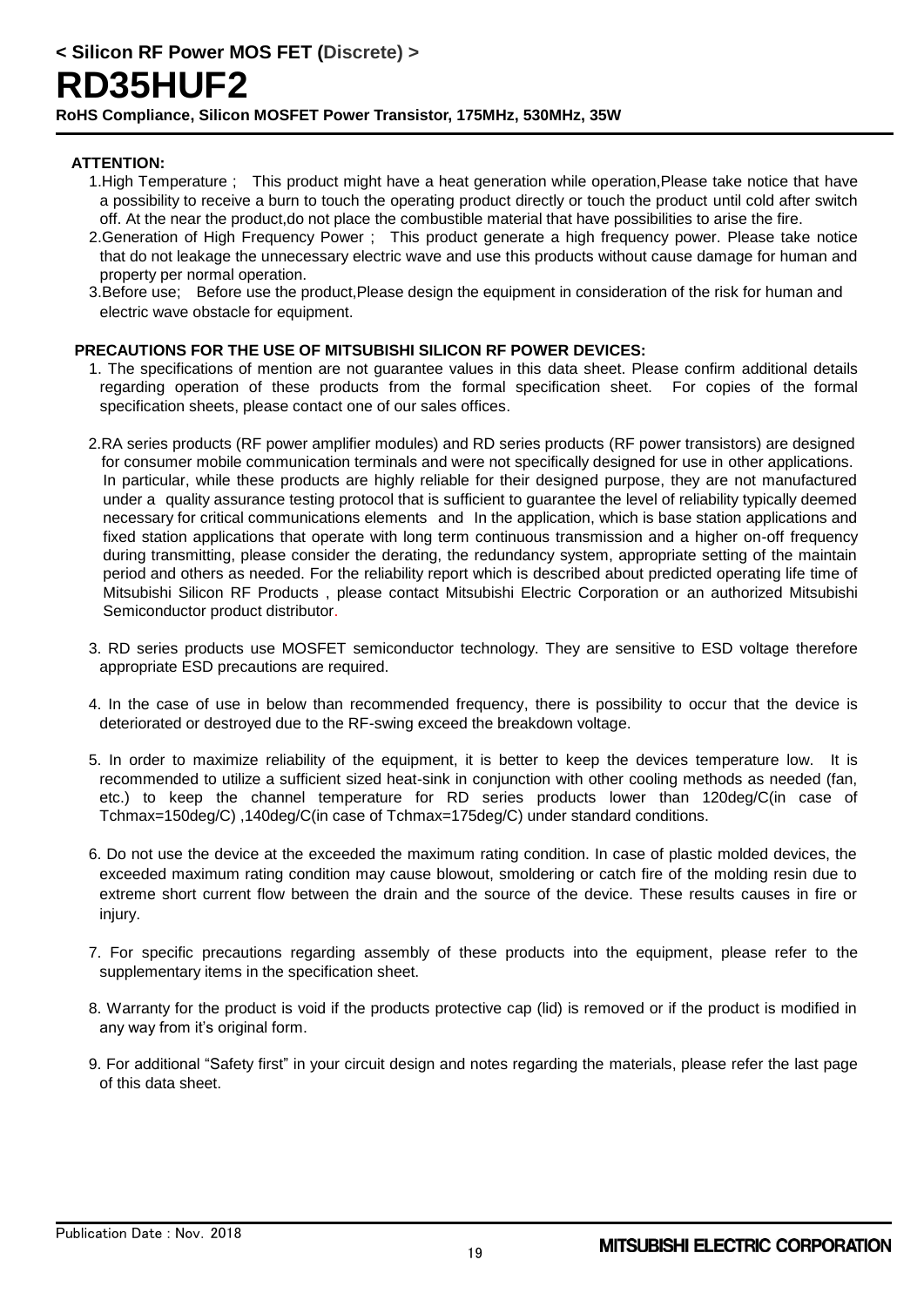- 10. Please avoid use in the place where water or organic solvents can adhere directly to the product and the environments with the possibility of caustic gas, dust, salinity, etc. Reliability could be markedly decreased and also there is a possibility failures could result causing a serious accident. Likewise, there is a possibility of causing a serious accident if used in an explosive gas environment. Please allow for adequate safety margin in your designs.
- 11. Please refer to the additional precautions in the formal specification sheet.

# **Keep safety first in your circuit designs!**

Mitsubishi Electric Corporation puts the maximum effort into making semiconductor products better and more reliable, but there is always the possibility that trouble may occur with them. Trouble with semiconductors may lead to personal injury, fire or property damage. Remember to give due consideration to safety when making your circuit designs, with appropriate measures such as (i) placement of substitutive, auxiliary circuits, (ii) use of non-flammable material or (iii) prevention against any malfunction or mishap.

# **Notes regarding these materials**

- •These materials are intended as a reference to assist our customers in the selection of the Mitsubishi semiconductor product best suited to the customer's application; they do not convey any license under any intellectual property rights, or any other rights, belonging to Mitsubishi Electric Corporation or a third party.
- •Mitsubishi Electric Corporation assumes no responsibility for any damage, or infringement of any third-party's rights, originating in the use of any product data, diagrams, charts, programs, algorithms, or circuit application examples contained in these materials.
- •All information contained in these materials, including product data, diagrams, charts, programs and algorithms represents information on products at the time of publication of these materials, and are subject to change by Mitsubishi Electric Corporation without notice due to product improvements or other reasons. It is therefore recommended that customers contact Mitsubishi Electric Corporation or an authorized Mitsubishi Semiconductor product distributor for the latest product information before purchasing a product listed herein.
- The information described here may contain technical inaccuracies or typographical errors. Mitsubishi Electric Corporation assumes no responsibility for any damage, liability, or other loss rising from these inaccuracies or errors.

Please also pay attention to information published by Mitsubishi Electric Corporation by various means, including the Mitsubishi Semiconductor home page (http://www.MitsubishiElectric.com/).

- •When using any or all of the information contained in these materials, including product data, diagrams, charts, programs, and algorithms, please be sure to evaluate all information as a total system before making a final decision on the applicability of the information and products. Mitsubishi Electric Corporation assumes no responsibility for any damage, liability or other loss resulting from the information contained herein.
- •Mitsubishi Electric Corporation semiconductors are not designed or manufactured for use in a device or system that is used under circumstances in which human life is potentially at stake. Please contact Mitsubishi Electric Corporation or an authorized Mitsubishi Semiconductor product distributor when considering the use of a product contained herein for any specific purposes, such as apparatus or systems for transportation, vehicular, medical, aerospace, nuclear, or undersea repeater use.
- •The prior written approval of Mitsubishi Electric Corporation is necessary to reprint or reproduce in whole or in part these materials.
- •If these products or technologies are subject to the Japanese export control restrictions, they must be exported under a license from the Japanese government and cannot be imported into a country other than the approved destination.
- Any diversion or re-export contrary to the export control laws and regulations of Japan and/or the country of destination is prohibited.
- •Please contact Mitsubishi Electric Corporation or an authorized Mitsubishi Semiconductor product distributor for further details on these materials or the products contained therein.

© 2016 MITSUBISHI ELECTRIC CORPORATION. ALL RIGHTS RESERVED.